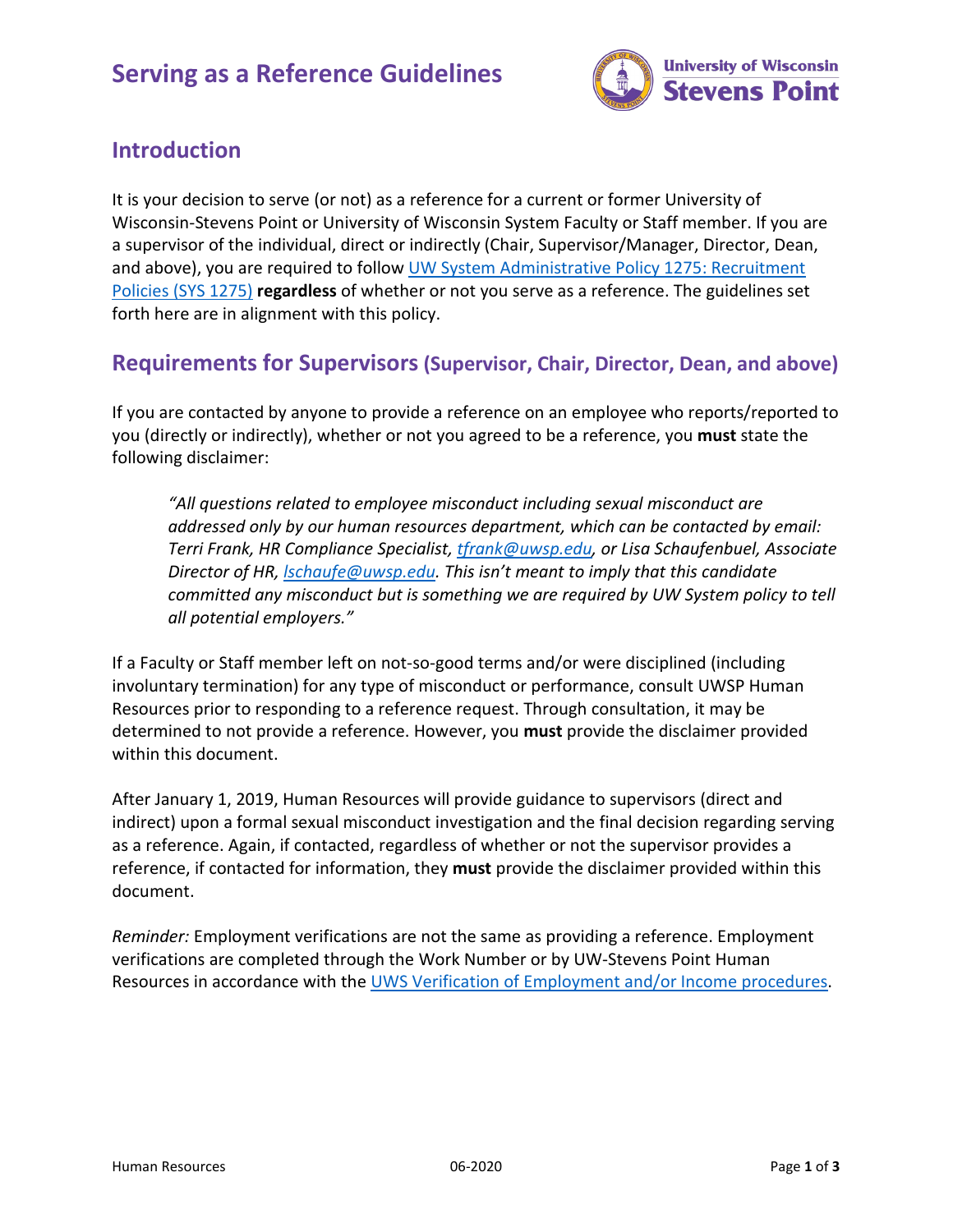## **Best Practices**



- UW-Stevens Point does not require a release for UW-Stevens Point individuals to provide a reference. If you are asked to be a reference, a best practice is to ask the person to provide their reference request in writing.
- Provide accurate job-related information. Per [SYS 1275:](https://www.wisconsin.edu/uw-policies/uw-system-administrative-policies/recruitment-policies/) *The potential employer should receive an objective evaluation of the candidate's training, experience, skills, abilities, and job performance as they relate to the duties and responsibilities of the job for which the candidate is being considered.*
- When you are asked to be a reference by a Faculty or Staff member, ask the individual to provide you the position announcement, job description, and the materials they use to apply (resume/CV and cover letter) for positions to support you in providing your reference.
- When providing a reference, do not provide a generic reference letter. Over time, a reference letter can become ineffective or inaccurate.

#### **Prefer Not to Serve as a Reference?**

If you are asked by a current or previous UW-Stevens Point Faculty or Staff member to be a reference and prefer not to serve as a reference, tell them the reason(s). While this may be a difficult conversation, it is important to be honest and caring to support their job search.

If you were not proactively asked to be a reference for a current or previous UW-Stevens Point Faculty or Staff member, you may decline to respond to reference questions. If you were/are the individual's supervisor (direct or indirect), you **must** provide the required disclaimer provided within this document.

### **Contact Us**

UW-Stevens Point Human Resources will support you in deciding to be and/or providing a reference check. If you have questions or need guidance, contact us at 715-346-2606 or [hr@uwsp.edu](mailto:hr@uwsp.edu) to be connected with an HR representative.

## **References**

Doyle, A. (2018). Learn about professional references. *The Balance Careers* [Online]. Retrieved: https://www.thebalancecareers.com/what-is-a-professional-reference-2062823